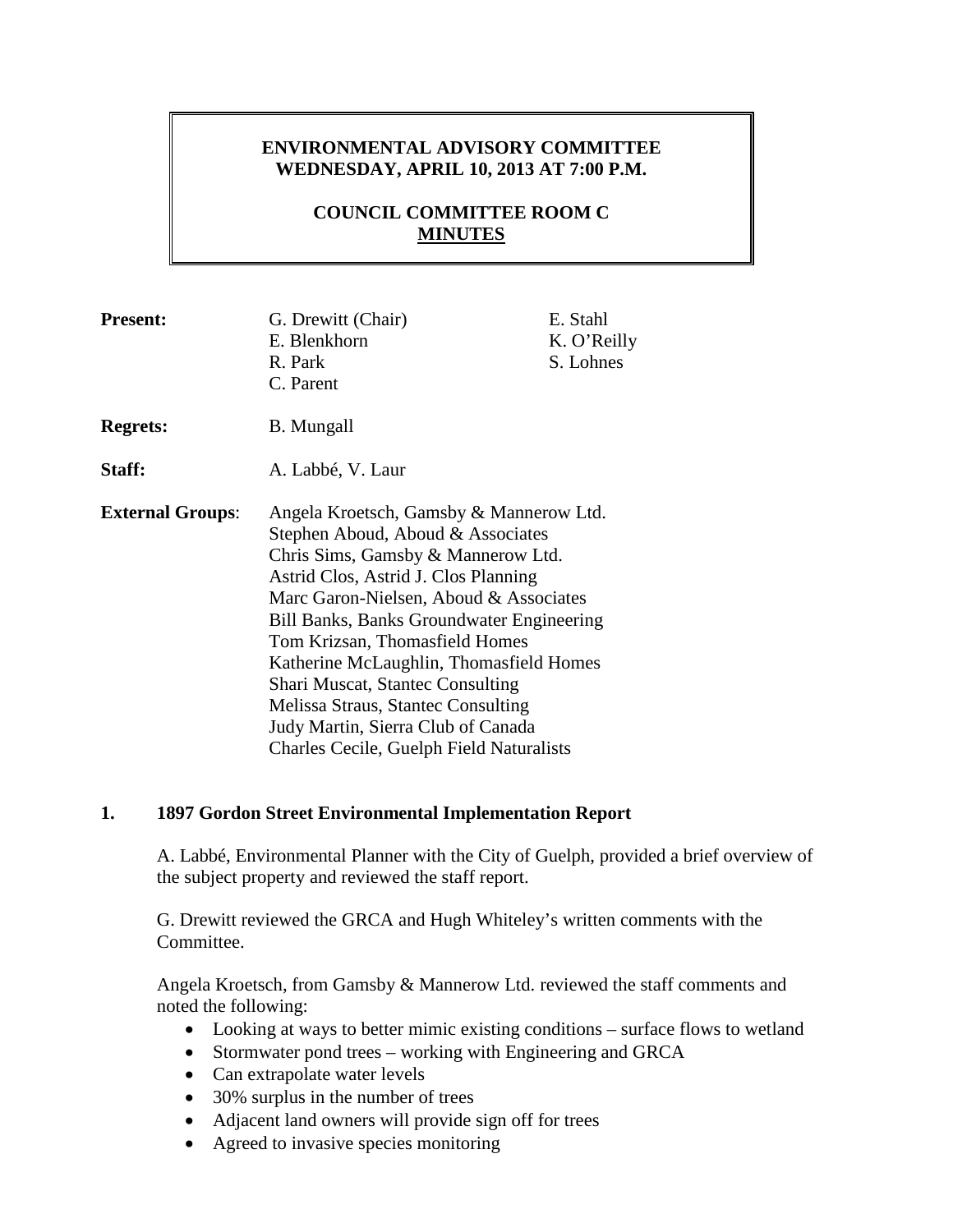Astrid Clos, from Astrid J. Clos Planning spoke to item # 6 of the staff report. Astrid indicated that a Letter of Credit is onerous and unnecessary as it will be covered by the Subdivision Agreement. Astrid asked that this recommendation be taken out of the recommended motion.

General discussion took place and the consultants were available to respond to questions from the Environmental Advisory Committee.

C. Parent asked for extended monitoring of the wetland to 5 years. Monitoring would include:

- Disturbance of wetland
- Mitigation of encroachment
- Fencing
- Water balance

C. Parent also noted that the insert for the EnviroGuide needs to use less technical language and be written in more layman terms.

E. Stahl noted that the EnviroGuide should include best management practices to home owners in regards to reducing salt application and information on infiltration galleries.

C. Parent noted that the City should consider the 30cm minimum required topsoil depth in new subdivisions since the City will have to deal with the consequences decades after they have been implemented.

Moved by C. Parent and seconded by S. Lohnes

"That the Environmental Advisory Committee conditionally support the Environmental Implementation Report prepared by Aboud and Associates Inc., Gamsby & Mannerow Ltd. and Banks Groundwater Engineering Ltd., with the following conditions:

- 1. That the EIR be revised to address comments to the satisfaction of City staff, including:
	- a) A revised wetland surface water balance, monitoring and adaptive management plan;
	- b) A breakdown of compensation tree targets by Block as well as a Letter of Credit pending further discussion with City Staff and proponent and subject to further approval;
	- c) Revisions to EIR text, Appendices and Drawings as requested including the following:
		- Consider alternative location to Block 23 as temporary topsoil stockpile (see Section 5.1);
		- Assess disturbance/encroachment to wetlands and changes to its vegetation community, wildlife 5 years post construction;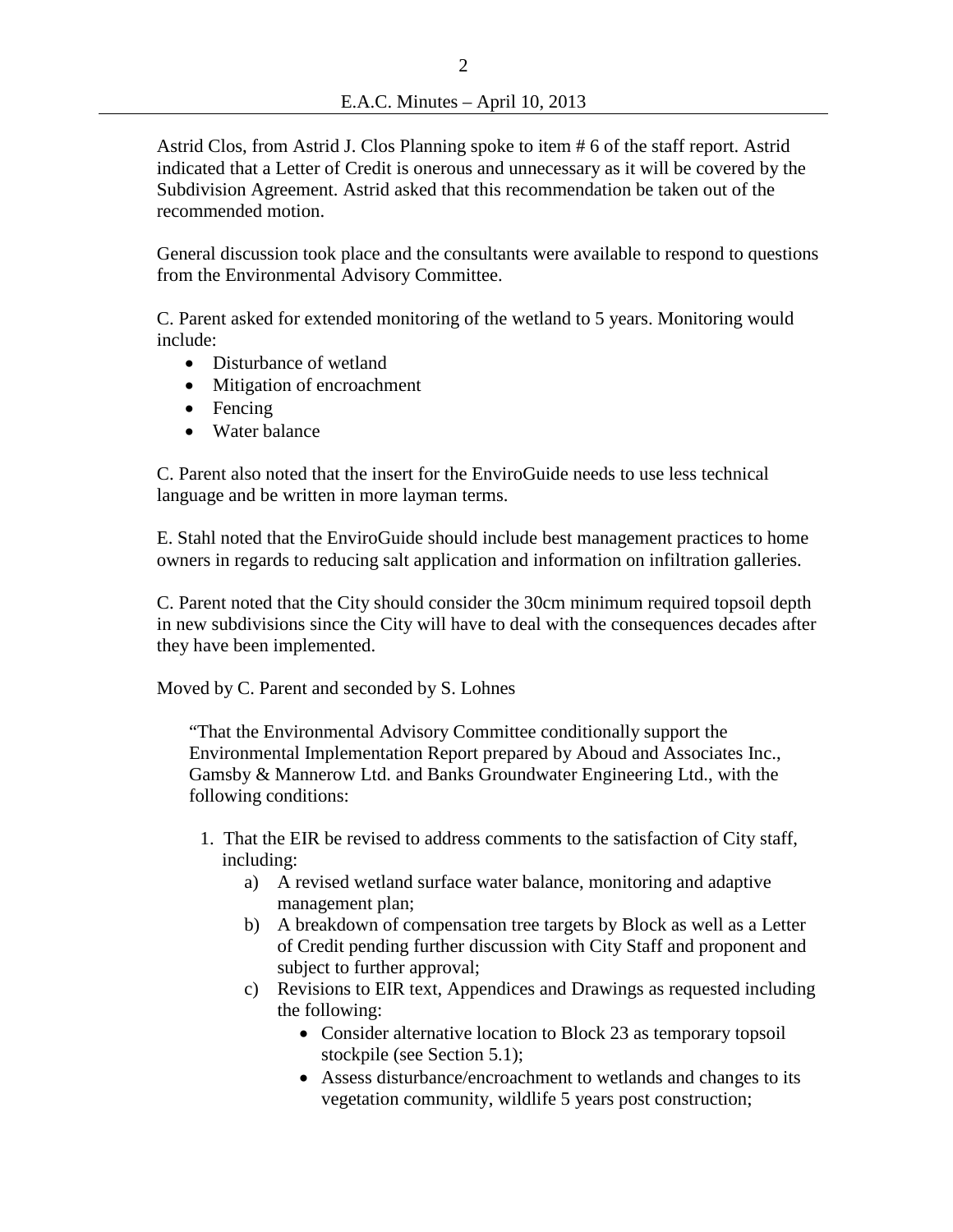- Refine text of EnviroGuide insert to remove technical terms (e.g. interflow, swale, invasiveness);
- Information on best management practices for salt application and information on infiltration galleries for homeowners.
- d) Forthcoming comments from Parks Planning and Engineering.
- 2. That the EIR be revised to address comments from the GRCA."

**Motion Carried -Unanimous-**

### **2. 5 Arthur Street EIS Terms of Reference**

R. Park declared a conflict of interest on 5 Arthur Street EIS Terms of Reference.

A. Labbé, Environmental Planner with the City of Guelph, advised that the city has not received a full application on the subject site. A. Labbé provided a brief overview of the property and reviewed the staff report. It was noted that the application is also being reviewed by the River Systems Advisory Committee.

G. Drewitt reviewed Hugh Whiteley's written comments with the Committee.

Melissa Straus, from Stantec Consulting distributed a preliminary schematic for the property illustrating the site context. It was also advised that waterfowl surveys have been conducted.

Shari Muscat, from Stantec Consulting reviewed the staff comments and was available to respond to questions.

General discussion took place and the Environmental Advisory Committee noted the following:

- Hydrogeology look at the Grand River Assessment Report for this area and take into consideration for landscaping etc.
- Advised the consultant to conduct a Standard Ontario Breading Bird Atlas Protocols Survey - focus on riparian area
- Discussed structural integrity of the wall consultant indicated the EIS will need to consider any new information

Moved by E. Blenkhorn and seconded by E. Stahl

"That the Environmental Advisory Committee accept the Terms of Reference for an Environmental Impact Study prepared by Stantec with the following condition:

- That the EIS ToR incorporate City Staff comments, specifically:
	- o That the EIS address the location of the Significant Environmental Corridor as well as include a discussion on wildlife movement;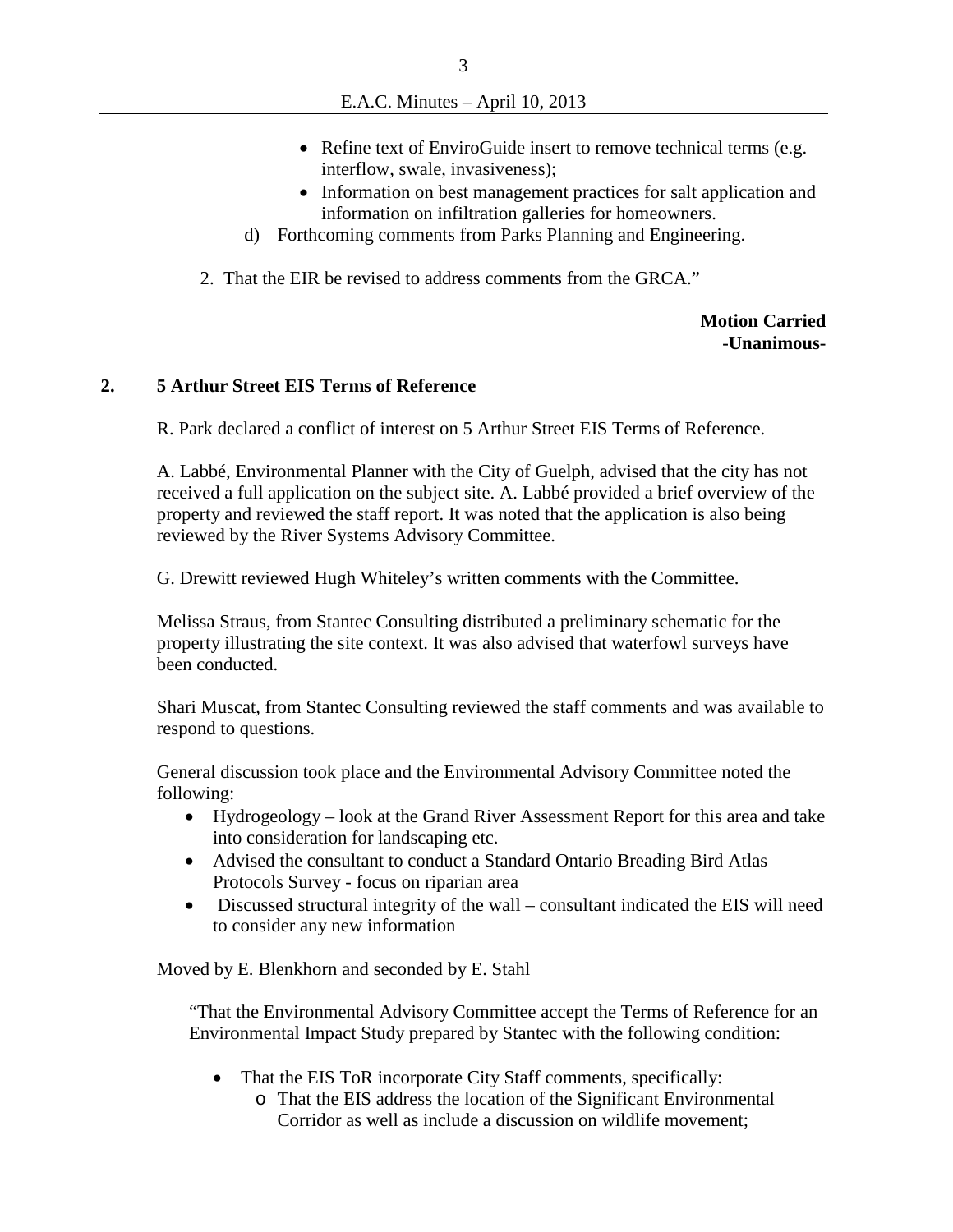- o That the EIS provide recommended mitigation measures and enhancement opportunities which may include a development setback or ecological buffer;
- o That the EIS site characterization include input from engineering (i.e., geology, soils, hydrology and hydrogeology); and
- o That the EIS include breeding bird surveys (per OBBA protocols), surveys and habitat screening for species at-risk (including bats) as required by MNR and a detailed tree inventory."

#### **Motion Carried**

*1 member abstained*

#### **3. Other Business**

a) Election for New Chair of EAC to Occur at May 8th Meeting

A. Labbé advised this is G. Drewitt's last EAC meeting. The position of Chair needs to be filled. She asked that EAC members give thought as to whether anyone is interesting in filling this position. A new Chair will be elected at the May  $8<sup>th</sup>$ meeting as well as a Vice Chair.

b) Progress in EIS ToR Guideline Document

A. Labbé advised she is hoping to have drafts of assigned sections by EAC members by next month's meeting and would like a final document to Council in the fall.

#### **4. Approval of Minutes from March 13, 2013**

Moved by E. Stahl and seconded by K. O'Reilly –

"To accept the minutes as printed."

**Motion Carried -Unanimous-**

#### **Re-opened Minutes from January 09, 2013**

Moved by S. Lohnes and seconded by R. Park –

"To accept the minutes as amended.

• In agenda item #1 under 1897 Gordon Street (Bird) include italicized wording to paragraph 4 (see italics below):

"Astrid Clos also indicated that in other sites, the City has counted *street trees and* trees in Stormwater Blocks *as compensation for trees being removed*."